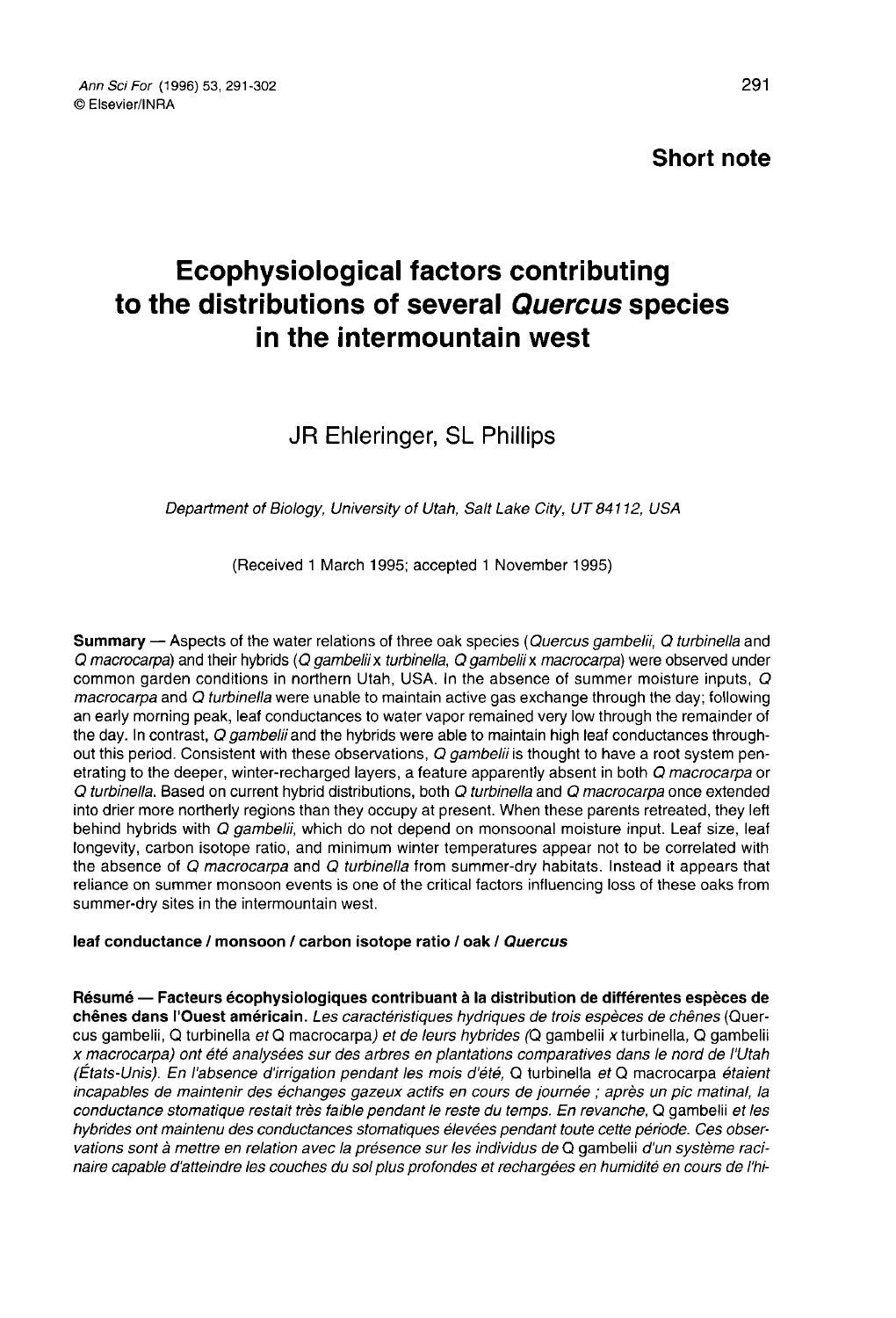ver, alors que ni Q turbinella ni Q macrocarpa ne présentent cette caractéristique. En se basant sur la distribution actuelle des deux hybrides, on peut supposer que Q turbinella et Q macrocarpa occupaient autrefois des régions plus septentrionales et plus sèches que leur aire actuelle. Lors du retrait des deux espèces parentes, les hybrides avec l'espèce Q turbinella, qui dépend moins des pluies estivales, sont restés en place. La dimension et la longévité des feuilles, le rapport de composition isotopique du carbone, et les températures hivernales minimales ne sont pas corrélés avec l'absence de Q macrocarpa et de Q turbinella des habitats à sécheresse estivale. En revanche, la dépendance aux pluies estivales semble être le facteur critique contribuant à la disparition progressive de ces espèces des sites à sécheresse estivale de la zone des plateaux de l'ouest américain.

#### conductance stomatique / pluies estivales / composition isotopique en carbone / chêne / sécheresse

# INTRODUCTION

Oak distributions have been influenced by numerous abiotic and biotic factors over the millenia. Since the last glacial-interglacial cycle, there is substantial evidence from pollen analyses of lake sediments indicating significant oak migrations in eastern portions of North America. In the Rocky Mountain and intermountain west portions of the western United States, pack rat midden records have recorded the migration of oaks and other woody species (Betancourt et al, 1990; Cole, 1990). While general aspects of the factors contributing to a species' migration may be derived from either pollen or midden analyses, specifics on the environmental factor(s) influencing the capacity of a species to invade or persist in a specific habitat may be more elusive.

Relictual natural hybrids of oak species may provide some insight for elucidating why one particular oak has migrated away from a geographic region that once was occupied by two or more oak species. In the western United States, numerous relict oak hybrid populations have been described, where one of the parents has retreated some 200-500 km from its original location. Such is the case for naturally occurring hybrids involving 1) Quercus gambelii and Q turbinella, and 2) Q gambelii and Q macrocarpa. Drobnik (1958) described Q gambelii x turbinella hybrids occurring at the lower

elevation limits of Q gambelii all along the western range of Q gambelii (fig 1). Cottam et al (1959) noted that these hybrids had arisen since post-glacial periods and thought that these hybrids represented long-lived remnants from former periods when the two species had overlapping distributions, perhaps as long as several thousands of years ago. Since Drobnik's original observations, hybrids between these two oaks have been collected from additional locations in central Utah, but there have been no firm age estimates for any of these hybrid clones.

The two most common oak species in the Rocky Mountain and intermountain west portions of the western United States are Q gambelii and Q turbinella. While there is species overlap and frequent hybridization at the southern portions of the distribution of Q gambelii, the occurrence of long-lived hybrids between Q gambelii and Q turbinella 300 km north of the northernmost Q turbinella is unusual and has been the focus of paleoecological interest (Drobnik, 1958). Cottam et al (1959) proposed that cold winter temperatures were the primary factor restricting the distribution of Q turbinella to the southerly latitudes and that these hybrids were remnants of a warmer postpluvial climate. While not focusing specifically on the remnant oak hybrids, Neilson and Wullstein (1983) concluded that a combination of spring freezes and summer moisture stress restricted the northerly distributions of both Q gambelii and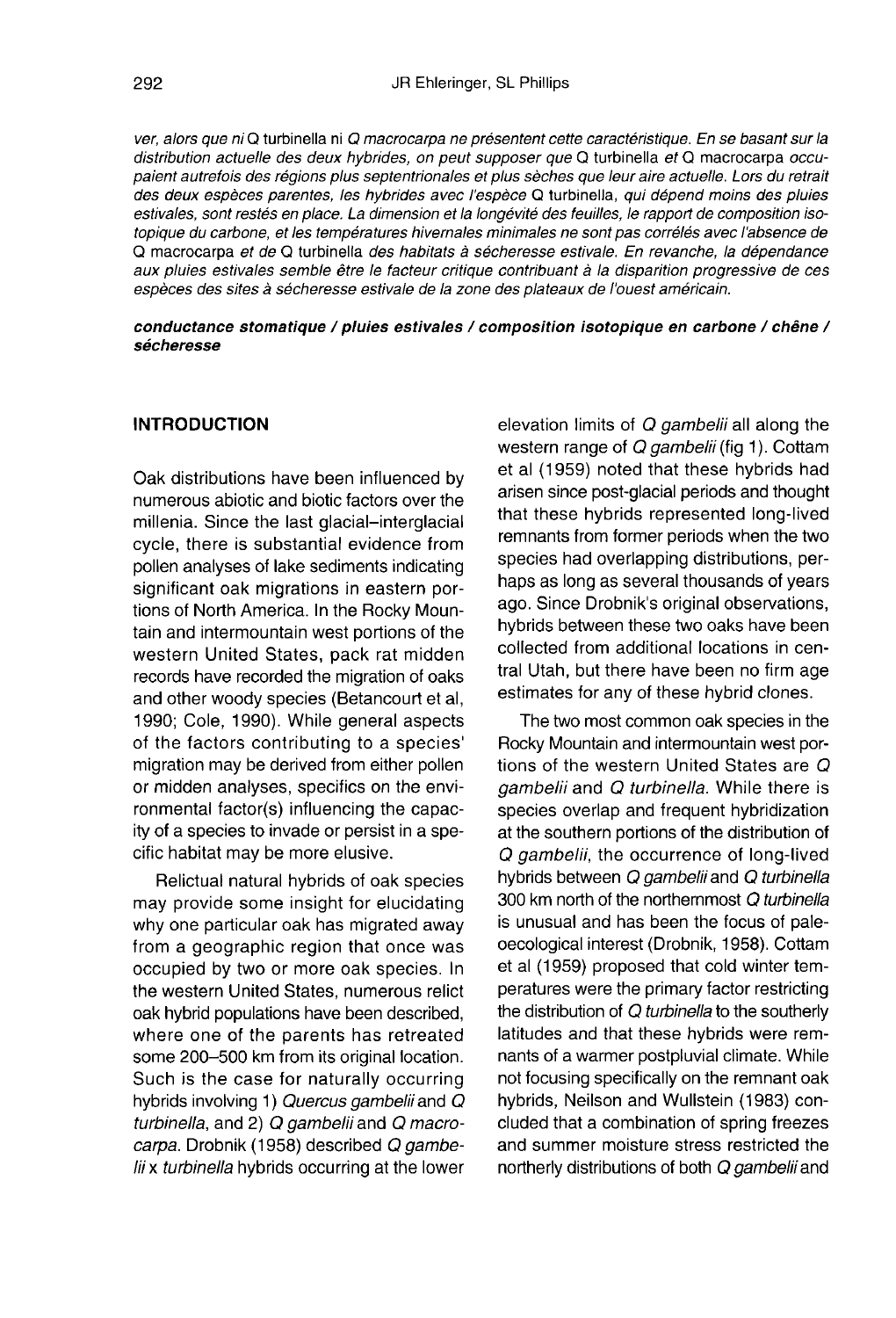

Fig 1. Distribution of Q gambelii, Q turbinella, and natural hybrids. Based on information in Drobnik (1958) and Miller and Lamb (1985).

Q turbinella. In related studies, Neilson and Wullstein (1985, 1986) showed that both oak species exhibited nearly identical water relations and drought tolerance characteristics and the oak seedling establishment occurred only in the southern locations where summer rains were frequent.

A third oak species, common to habitats with abundant summer precipitation, has also left behind hybrids, possibly also indicative of a previous wetter climate. Q macrocarpa is common throughout the eastern portions of the Great Plains of North America. However, remnant hybrid populations of Q gambelii x macrocarpa occur in eastern parts of both New Mexico and Wyoming, at or beyond the driest portions of the current western limits of Q macrocarpa's distribution (Tucker and Maze, 1966; Maze, 1968).

The focus of this paper is to examine aspects of the water relations of these three oak species native to the intermountain west and of their hybrids under common growth environments in order to evaluate characteristics that might have been important in restricting the distribution of one parent and yet allowing the hybrids to persist as one of the parents retreated from its former distribution.

# Q GAMBELII, Q TURBINELLA, Q MACROCARPA, AND HYBRID DISTRIBUTIONS

Q gambelii is widely distributed through the Rocky Mountain region of North America from northern Utah and Colorado in the north to southern Arizona and New Mexico in the south (fig 1). It is a dwarf tree, ranging in height from 2 to 10 m. Ecologically, in its northern distribution range this species occupies the scrub-brush zone between the lower boundary of the white fir forest and the upper limits of the sagebrush steppe, while in the south its distribution is between the juniper woodland and pine forest communities. Nielsen and Wullstein (1983, 1985) characterized the biogeographic factors limiting the distribution of Q gambelii; they concluded that cold winter temperatures and spring freezes determined the northern distribution limits of this species and that summer water stress was a contributing factor limiting this oak's distribution.

Q turbinella has narrower and more southerly distribution compared to Q gambelii (fig 1). This oak is also a scrub oak, ranging in height from 2 to 5 m. Ecologically, its distribution is very similar to that of Q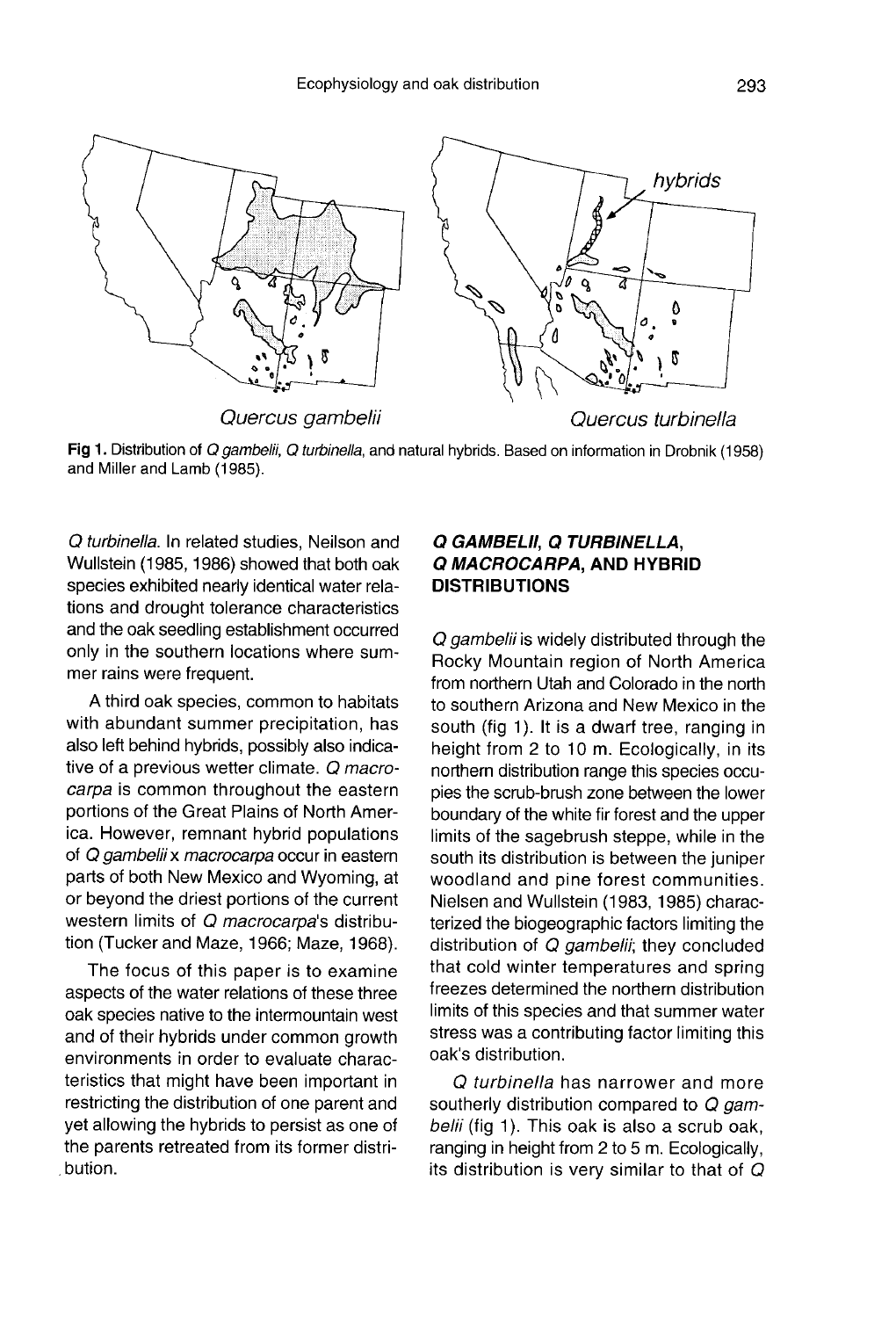gambelii, being a dominant component of the transition between arid zone scrub and coniferous woodland. Q turbinella tends to grow in habitats with lower overall precipitation amounts than Q gambelii. Hybrids commonly occur where the distributions overlap in southern Utah and northern Arizona. Nielsen and Wullstein (1983, 1985) concluded that both cold winter temperatures and the northern extent of the Arizona summer monsoon limited the northern distribution of Q turbinella.

Q macrocarpa is widely distributed throughout the central states region of the United States and on into southern Canada (fig 2). This oak is common along riparian regions and forms a tree that reaches a maximum height of 7 to 10 m. Its distribution is bounded on the east by the eastern deciduous forest and on the west by the semiarid grasslands of the Great Plains.

# MATERIALS AND METHODS

#### Study site

Measurements were collected on parents and F1 hybrids of oaks established in the Cottam Oak



Quercus gambelii x macrocarpa

Fig 2. Distribution of Q gambelii, Q macrocarpa, and natural hybrids. Based on information in Tucker and Maze (1966), Maze (1968), and Miller and Lamb (1985).

Grove at the University of Utah (lat 40°46', long 110°50, 1 515 m). Soil at the site is alluvial and occurs to a depth of 2-3 m. Q gambelii, Q macrocarpa, and Q turbinella were planted into the Cottam Oak Grove in the mid-1960s (Cottam et al, 1982). Hybrids were produced by hand pollination and acorns planted into the same experimental garden. All plants had been irrigated to get them established, but then watered sparingly in later years.

During the two summers of our investigations (1985 and 1994), these trees received very limited summer precipitation and no irrigation because of irrigation-system failures; 1993 was a wetter and cooler year throughout the growing season. Oaks were also sampled at the Shields Grove Arboretum of the University of California at Davis (lat 38°33'N, long 121 °44'W, 15 m elev), where Cottam and colleagues had also planted parents and hybrids from the same crosses (Tucker and Bogert, 1973; Cottam et al, 1982).

#### Leaf conductance and transpiration

Leaf conductance and transpiration rates were measured with a steady state porometer (model 1600, Licor Instr, Lincoln, NE, USA). Each value represents the mean of five individual leaves measured on a single tree. The data presented represent the means of three trees.

#### Leaf water potential

Predawn water potentials were measured on cut twigs of oak parents and hybrids using a pressure chamber (PMS Instr, Corvallis, OR, USA).

# Isotope ratio analyses

For carbon isotope ratios ( $\delta^{13}$ C), five sunlit leaves per tree were collected, combined to form a single sample, oven-dried and finely ground. These samples were prepared, combusted, and analyzed using an isotope ratio mass spectrometer (model delta S, Finnigan MAT, San Jose, CA, USA) following procedures outlined in Ehleringer (1991). Leaf carbon isotope ratios ( $\delta^{13}C$ ) are expressed relative to the PDB standard; the over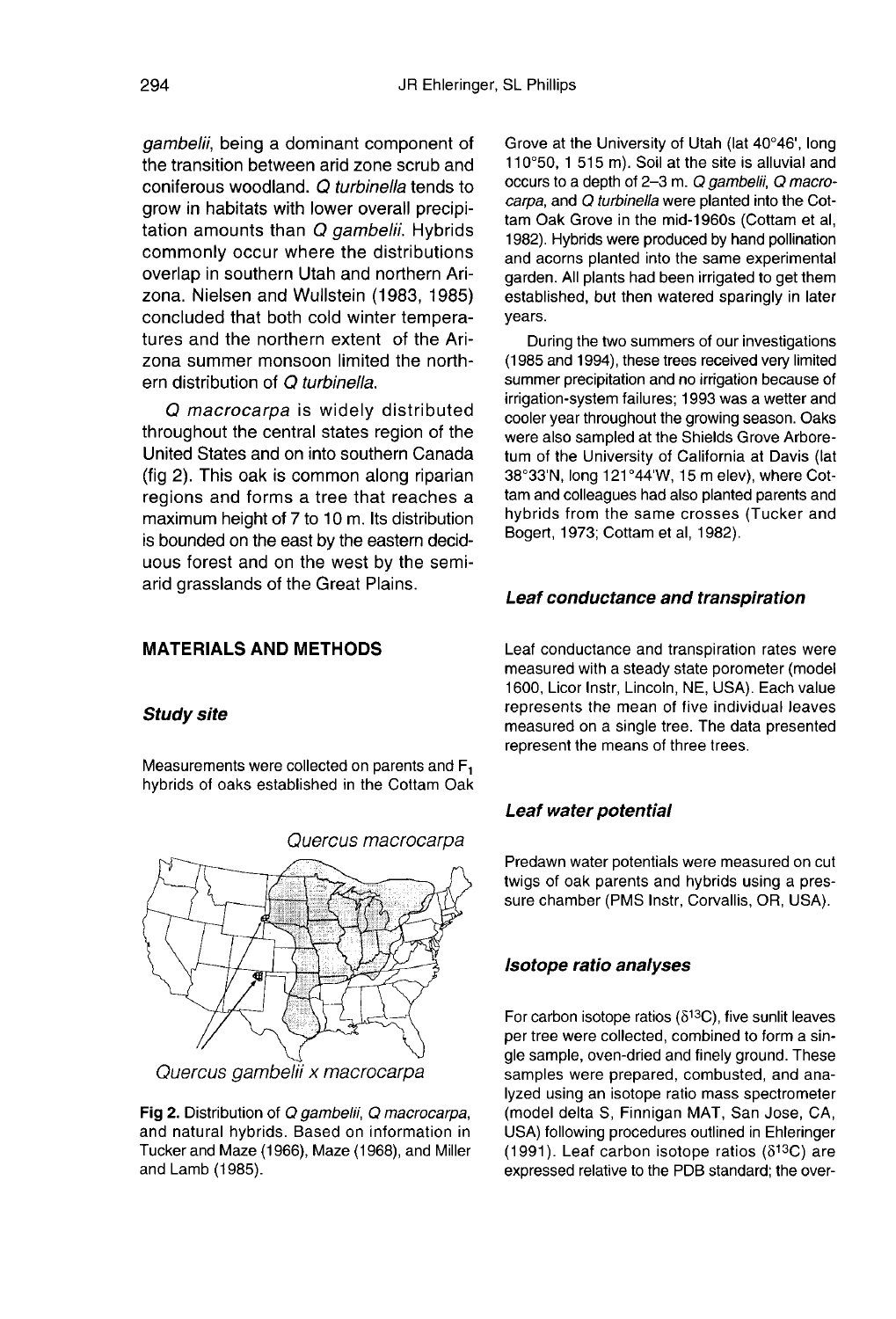all analysis precision was  $\pm$  0.11‰. Water source utilization was estimated by measuring the hydrogen isotope ratio of water in the xylem sap (Ehleringer and Dawson, 1992). A single suberized stem from each tree was collected and water from this stem was extracted cryogenically under vacuum (Dawson and Ehleringer, 1993). For hydrogen isotope ratios (δD) of xylem sap, water was converted to diatomic hydrogen using a zincmediated reaction (Coleman et al, 1982). Analy ses were then made using the same mass spectrometer as above with an overall analysis precision for hydrogen of ±1‰ and are expressed relative to the SMOW standard.

# RESULTS

Parents and their  $F_1$  hybrids growing in the experimental garden were first compared for differences in leaf size (table I). While this morphological parameter has been used historically as a reliable means of distinguishing among parents and hybrids, its significance may be of adaptive value and influence plant distribution if leaf boundary layer considerations are important in influencing water relations, leaf temperature, or other aspects of leaf metabolism and if the character has limited variability. The deciduous-leaved Q gambelii leaves were significantly larger than those of either the evergreen-leaved Q turbinella or the tardily deciduous Q gambelii x turbinella hybrids. Such leaf size differences would contribute to a larger boundary layer in both Q gambelii and the hybrids, possibly a disadvantage for plants if transpirational evaporative cooling was not possible to help reduce leaf temperatures. Yet, countering this is that it is the smaller-leaved Q turbinella which is the species now absent from this summerdry northern habitat; the larger-leaved Q gambelii and hybrids persisted in the north even though summer rain is very limited. Differences in leaf size were maintained throughout the growing season, despite the observation that the leaf size of the second flush of Q gambelii leaves was reduced by 41 %. Leaf mass-to-area ratios showed differences similar to the leaf size data (table I). The evergreen-leaved Q turbinella had thicker leaves than the deciduous-leaved Q gambelii and the hybrids were consistently intermediate. Leaves of parents and hybrids tended to become thicker as the season progressed.

Similar significant differences in leaf size and leaf mass-to-area ratios were also observed between Q gambelii, Q macrocarpa, and their hybrids (table I). Q gambelii x macrocarpa hybrid leaf sizes and leaf mass-to-area ratios were similar to Q gambelii early in the growing season and to  $Q$ macrocarpa later in the season. In this comparison, the larger-leaved species (Q macrocarpa) would be expected to have higher leaf boundary layer (contributing to a higher leaf temperature) and this is the species that occurs in habitats with summer rains to relieve possible moisture stress. These more traditional approaches provided limited insight into the factors which might be contributing to distribution differences between parents and the hybrids, even though comparisons were made under uniform environmental conditions.

Based on the previous suggestion by Nielsen and Wullstein (1983, 1985) that summer rain was critical to Q turbinella, we hypothesized that Q turbinella, which is absent from the northern habitats, should be more water stressed during the summer in the experimental garden than either  $Q$ gambelii or the hybrids. Under uniform soil conditions on nonirrigated plants in the experimental garden, we evaluated water stress in parents and their hybrids. Counter to our initial expectations, midday leaf water potentials during dry summers were more positive in Q turbinella than in Q gambelii (fig 3) in 1985 and again in 1993 (data not shown). However, predawn leaf water potentials in both summers were more positive in Q gambelii than in Q turbinella, suggesting that differences in midday water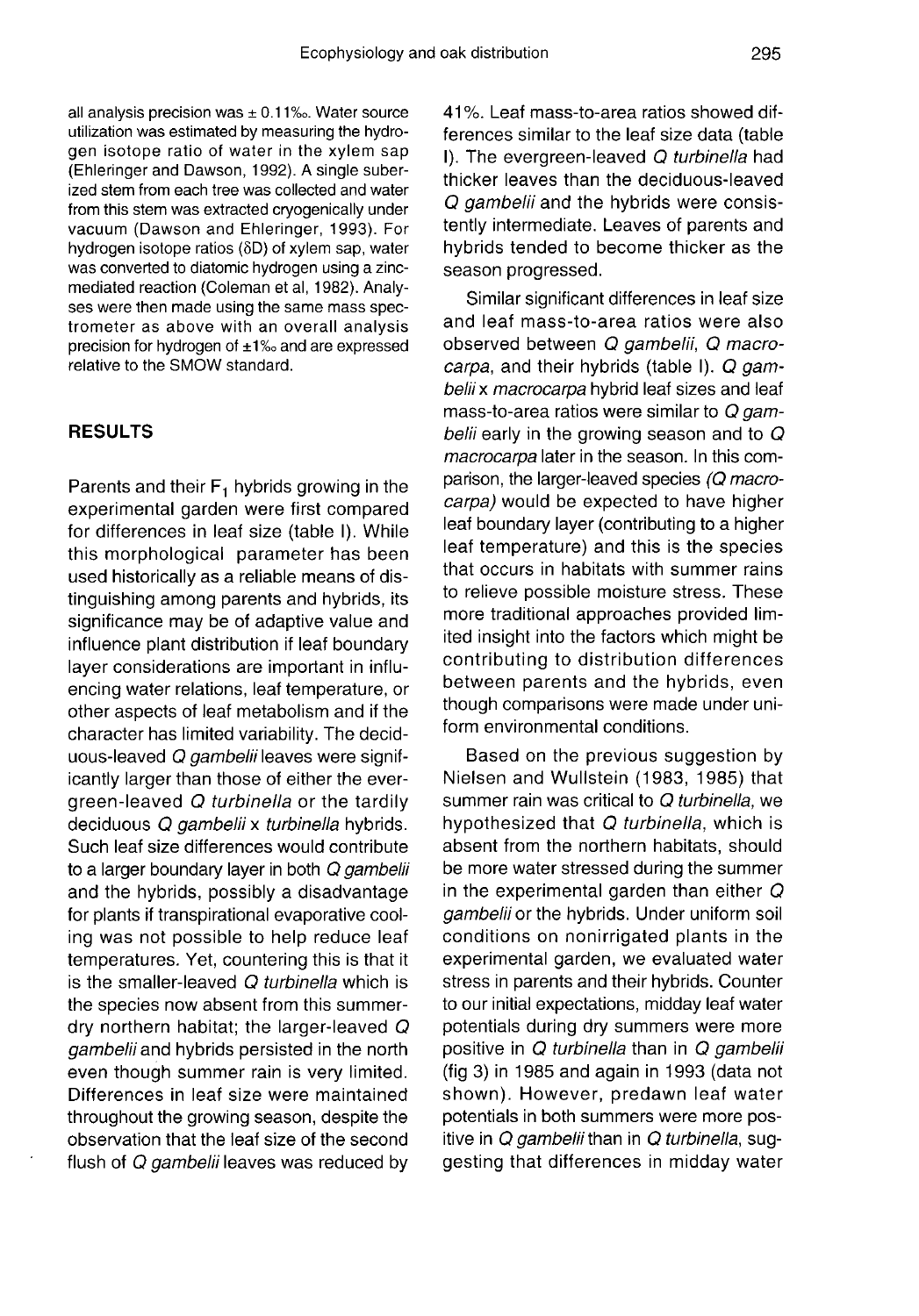|                                        | June 4            | August 1          | September 11      |
|----------------------------------------|-------------------|-------------------|-------------------|
| Leaf area $(cm2)$                      |                   |                   |                   |
| Q gambelii                             | 34.3a             | 28.5 <sup>a</sup> | 20.2 <sup>a</sup> |
| Q gambelii x turbinella                | 9.3 <sup>b</sup>  | 9.7 <sup>b</sup>  | 9.4 <sup>b</sup>  |
| O turbinella                           | 2.6 <sup>c</sup>  | 3.1 <sup>c</sup>  | 3.3 <sup>c</sup>  |
| Q gambelii                             | 34.3a             | 28.5 <sup>a</sup> | 20.2 <sup>a</sup> |
| Q gambelii x macrocarpa                | 35.5a             | 36.7 <sup>d</sup> | 44.4 <sup>d</sup> |
| Q macrocarpa x gambelii                | 43.6 <sup>d</sup> | 44.5 <sup>d</sup> | 51.2e             |
| Q macrocarpa                           | 50.4e             | 60.7 <sup>e</sup> | 52.4e             |
| Leaf mass-to-area ratio (g m $^{-2}$ ) |                   |                   |                   |
| Q gambelii                             | 101a              | 127a              | 144 <sup>a</sup>  |
| Q gambelii x turbinella                | 133 <sup>b</sup>  | 168 <sup>b</sup>  | 173 <sup>b</sup>  |
| Q turbinella                           | 151c              | 185c              | 209c              |
| Q gambelii                             | 101a              | 127a              | 144ª              |
| Q gambelii x macrocarpa                | 96 <sup>a</sup>   | 144a              | 149a              |
| Q macrocarpa x gambelii                | 91 <sup>a</sup>   | 138 <sup>a</sup>  | 132a              |
| Q macrocarpa                           | 73 <sup>d</sup>   | 156 <sup>b</sup>  | 164 <sup>b</sup>  |
|                                        |                   |                   |                   |

Table I. Leaf area and leaf mass-to-area ratios of Q gambelii, Q macrocarpa, Q turbinella, and their hybrids from mature plants growing in the Cottam Oak Grove at the University of Utah.

Data are means and different letters indicate a statistical difference ( $P < 0.05$ ) among values within a column.

potentials could have been the result of stomatal closure. That is, stomatal closure in Q turbinella could have resulted in higher midday water potentials than in Q gambelii and Q gambelii x turbinella, which may have continued to transpire and maintain steeper water potential gradients between soil and leaf tissues.

Diurnal leaf conductance measurements on Q gambelii, Q turbinella, and the hybrids revealed that Q gambelii and Q gambelii x turbinella maintained substantially higher rates of gas exchange through the day than did leaves of Q turbinella (fig 4). Gas exchange in Q gambelii and Q gambelii x turbinella leaves reached peak values shortly before midday and then declined as temperatures increased through the day. Leaf conductance in both Q gambelii and Q gambelii x turbinella was significantly correlated with vapor pressure deficit  $(Q \text{ gam-}$ 

belii:  $r = -0.881$ ,  $P < 0.01$ , Q gambelii x turbinella:  $r = -0.688$ ,  $P < 0.02$ ). On the other hand, following a peak value shortly after sunrise, leaf conductances in Q turbinella remained low throughout the day; however, these conductance values were still related to vapor pressure deficit ( $r = -0.529$ ,  $P <$ 0.07).

Similar to Q turbinella, Q macrocarpa naturally occurs in habitats with frequent summer precipitation. On a separate date, the diurnal courses of leaf water potential and leaf conductance were also measured in Q gambelii, Q macrocarpa and Q gambelii x macrocarpa to determine if the absence of summer moisture inputs would result in suppressed gas exchange and "apparently reduced" water stress patterns similar to that observed for Q turbinella and its hybrids. Predawn leaf water potentials in Q gambelii, Q macrocarpa and Q gam-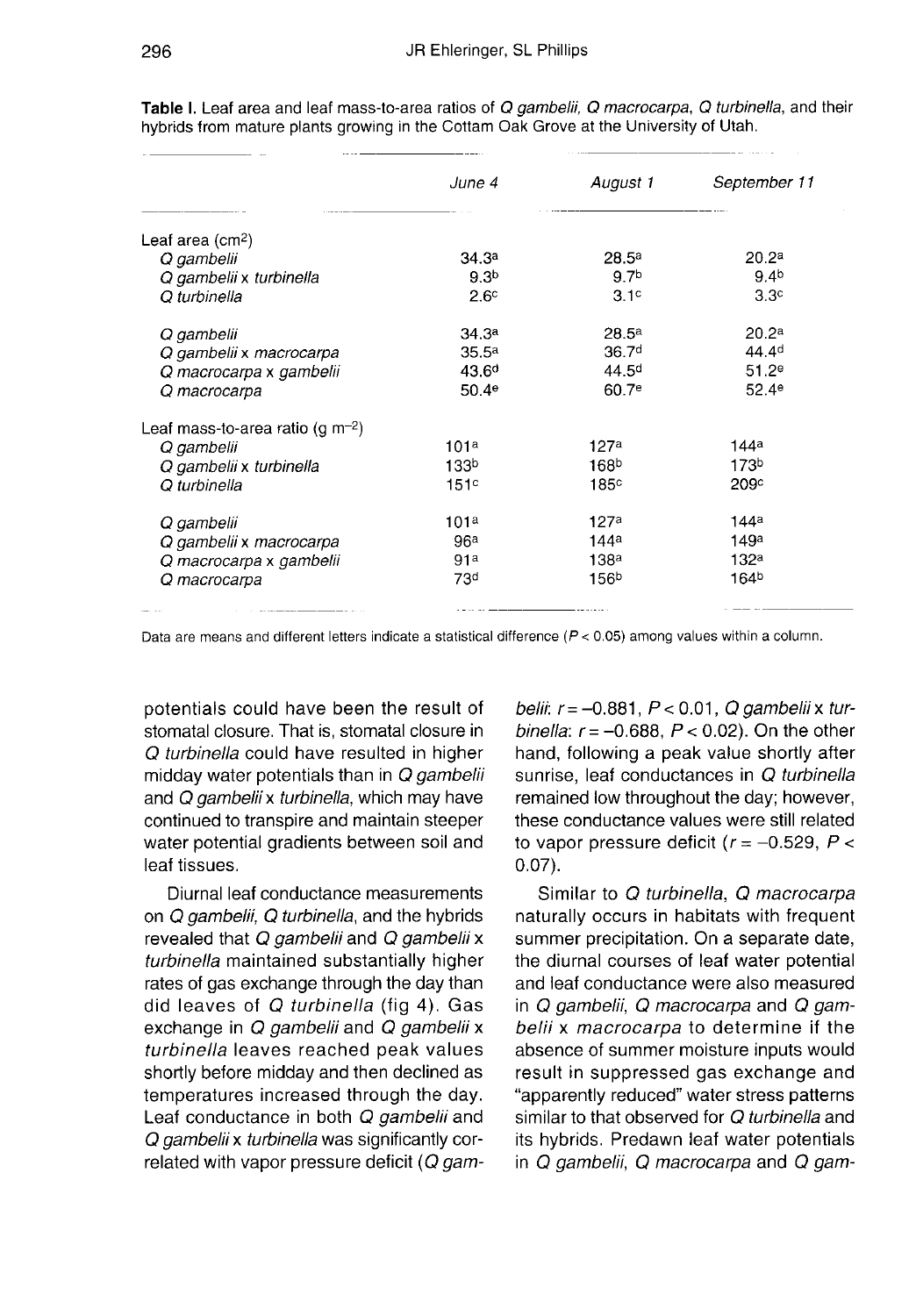

of Utah. Left: *Q gambelii* (O), *Q macrocarpa* (●), and F<sub>1</sub> hybrids (∆). Individual data are means of three observations. Right: *Q gambelii* (O), *Q turbinella*<br>(●), and F<sub>1</sub> hybrids (∆). Fig 3. The diurnal course of leaf water potentials for mature plants of oak parents and their hybrids growing in the Cottam Oak Grove at the University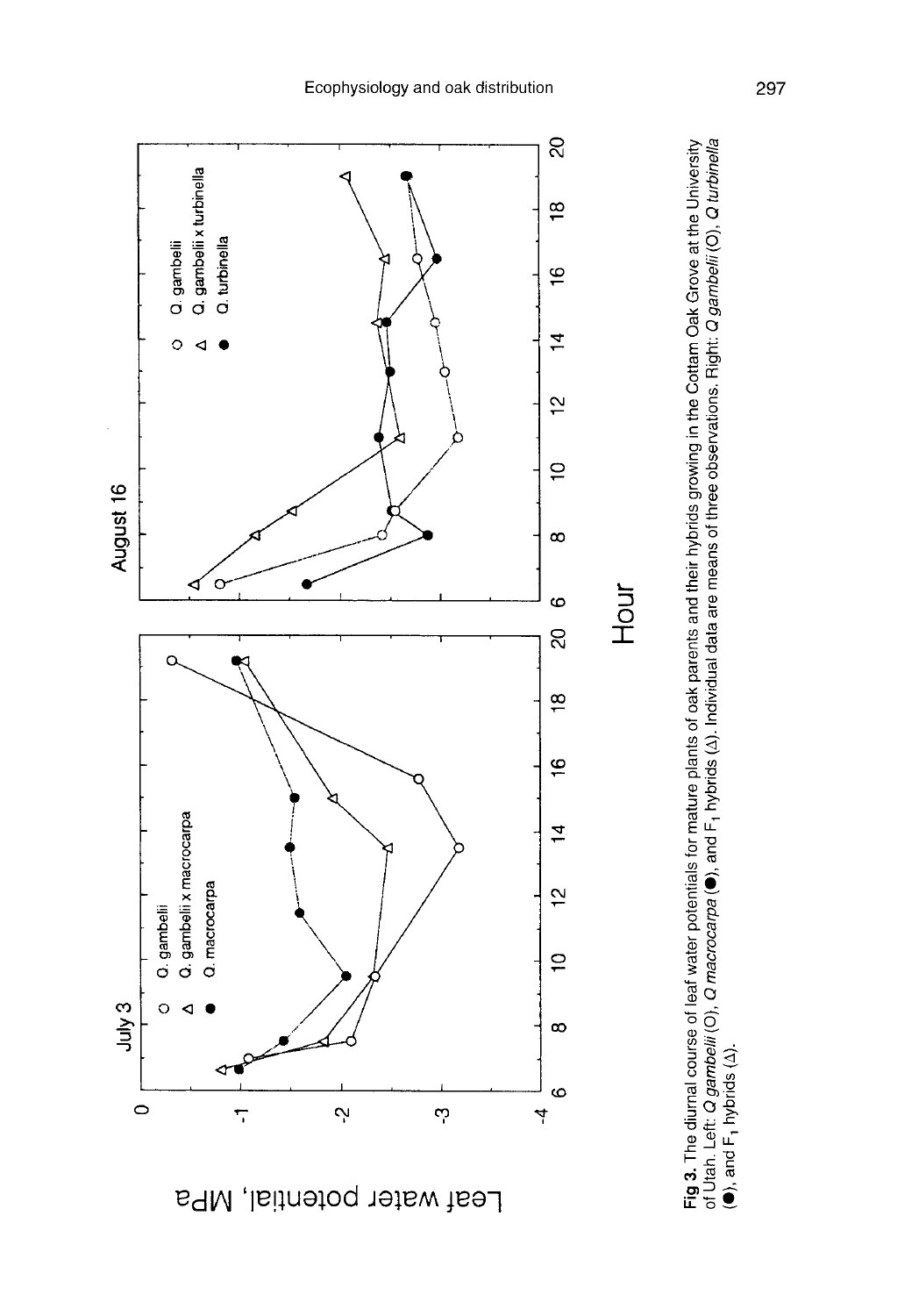belii x macrocarpa were approximately the same, but midday values were substantially more positive in  $Q$  macrocarapa than in either Q gambelii or Q gambelii x macrocarpa in 1985 (fig 3) and again for both parents in 1993 (data not shown). The suppressed diurnal courses of leaf gas exchange provided an explanation for the apparent midday reduction of water stress in Q macrocarpa. Higher rates of gas exchange occurred in Q gambelii and Q gambelii x macrocarpa than in Q macrocarpa, which had very much reduced leaf conductances after attaining peak values in the early morning (fig 4). Leaf conductances in all three were significantly correlated with leaf vapor pressure deficits: Q gambelii ( $r = -0.903$ ,  $P < 0.01$ ), Q macrocarpa ( $r = -0.873$ ,  $P < 0.01$ ), and Q gambelii x macrocarpa ( $r = -0.883$ ,  $P < 0.01$ ).

Together these gas exchange data indicated that both species native to habitats with summer precipitation were not able to maintain gas exchange through the day in the experimental garden, which had received no precipitation inputs since the late spring. In contrast, the native species, Q gambelii, and the Q gambelii hybrids were albe to maintain higher rates of gas exchange during this summer drought period. These data are consistent with the idea that Q macrocarpa and Q turbinella were more shallow rooted than Q gambelii and that the  $F_1$  hybrids had rooting distributions similar to that of the Q gambelii parent.

To evaluate the possibility that oaks might be utilizing moisture from different soil depths during the summer months, water potentials and water sources of Q gambelii, Q turbinella, and hybrids growing in the Cottam garden were examined approximately 1 week following a summer rain event in late summer 1994. Predawn water potentials in  $Q$  gambelii were lower than in either  $Q$  tur-<br>binella (-1.06 MPa vs -0.80 MPa,  $P < 0.10$ ) or Q gambelii x turbinella (-1.06 MPa vs  $-0.74$  MPa,  $P < 0.04$ ). However, the Q turbinella and Q gambelii x turbinella shrubs did not differ in their predawn water potentials ( $-0.80$  MPa vs  $-0.74$  MPa,  $P = 0.36$ ). At midday, leaf water potentials in Q gambelii (-3.03 MPa) were still more negative than in Q turbinella (-2.72 MPa) at the  $P = 0.06$ level.

Consistent with this pattern, the hydrogen isotope ratios (δD) of xylem sap in these oaks showed a tendency for Q gambelii (mean value of  $-130.1%$ , range of  $-128$  to 131‰) to be using a more deuteriumdepleted water source than Q turbinella (mean value of  $-123.5%$ , range of  $-94$  to - 130‰); however, this difference was only significant at the  $P = 0.14$  level because of greater variability in the responses of different Q turbinella shrubs. Although δD values of soil moisture throughout the soil profile were not measured to correlate with xylem sap values, we would expect that the surface soil layers would have a more positive δD value than deeper soil layers, because of evaporative enrichment and because summer precipitation has more positive δD values than the winter precipitation that charges the deeper soil layers (Phillips and Ehleringer, 1995).

Leaf carbon isotope ratio data were consistent with a pattern of functional rootingdepth differences among taxa. The spring and summer of 1993 were among the wettest and coolest periods in recent history. Precipitation was well above long-term averages at the Utah experimental garden. Leaf carbon isotope ratios measured on leaf materials produced that year averaged near -27‰ and no significant differences were detectable among parental and hybrid materials (table II). When these leaf carbon isotope ratio values were compared to values from parental and hybrid materials growing in an irrigated experimental garden at the University of California at Davis, there were no significant differences among taxa or between sites (table II). These results con-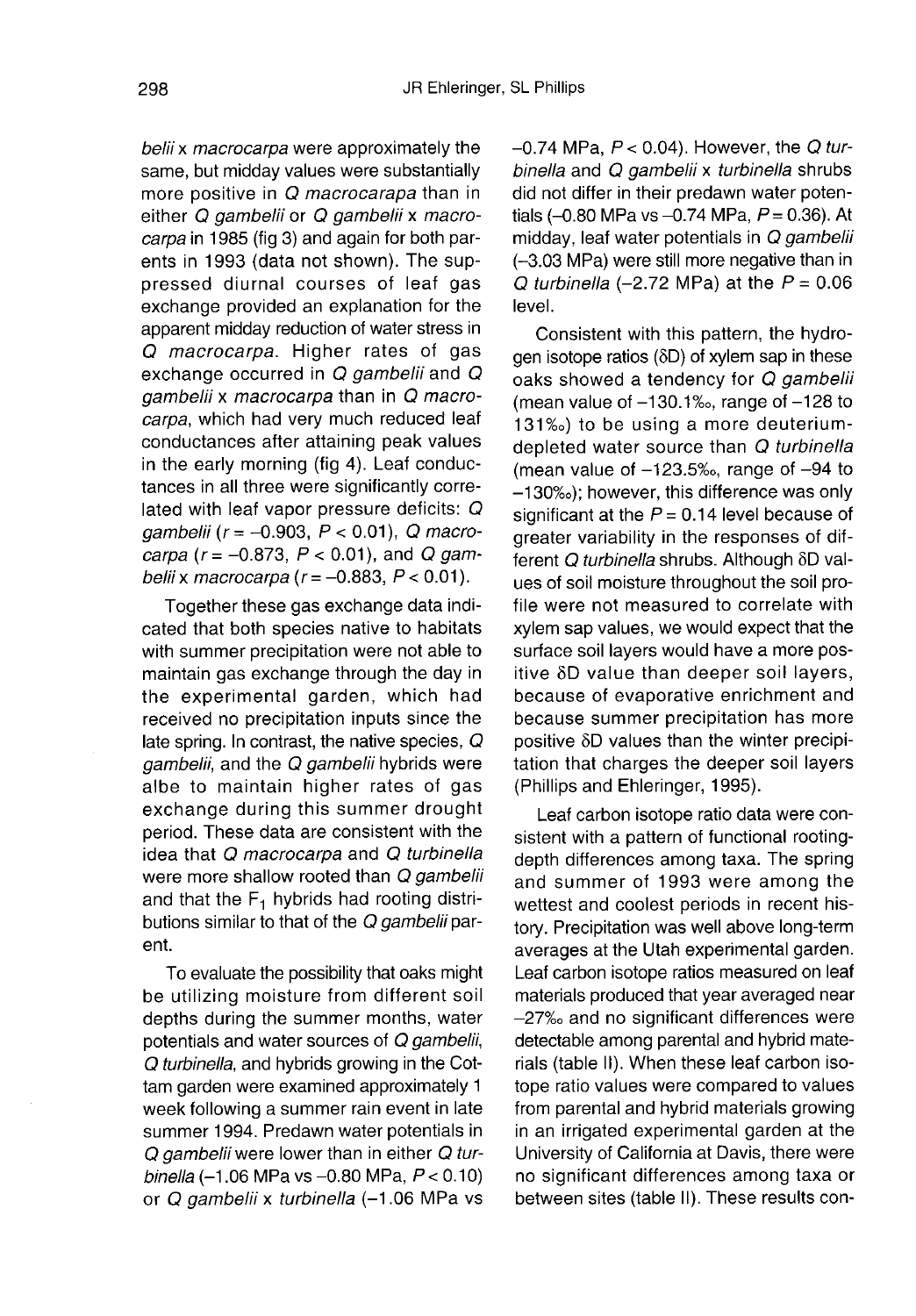

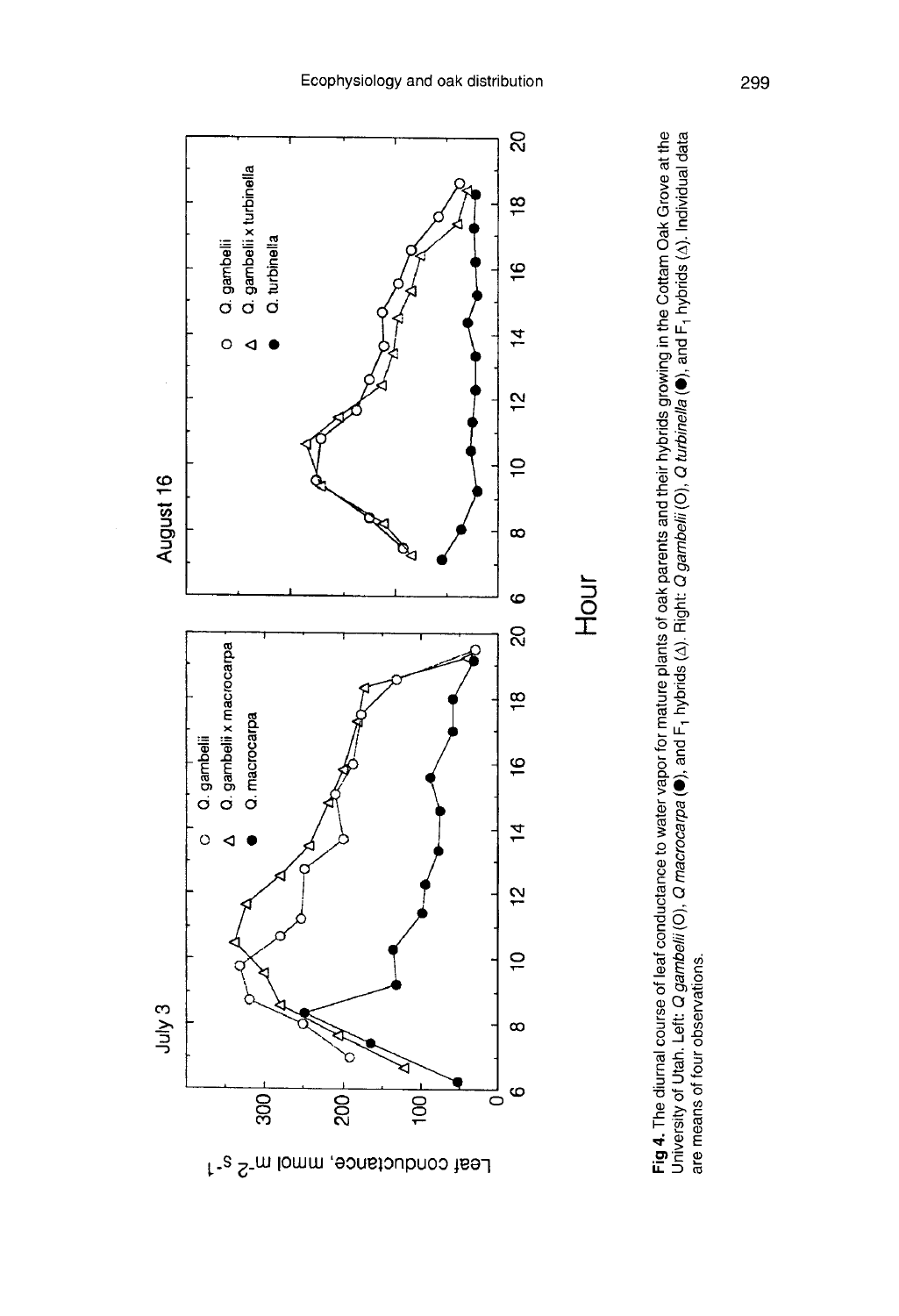Table II. Leaf carbon isotope ratios ( $\delta^{13}C$ ) of  $Q$ gambelii, Q macrocarpa, Q turbinella, and their hybrids from mature plants growing in the Cottam Oak Grove at the University of Utah and at the Shields Grove Arboretum of the University of California at Davis during August 1993.

|                                                                  | Utah                          | California         |
|------------------------------------------------------------------|-------------------------------|--------------------|
| Q gambelii<br>Q gambelii x turbinella                            | $-27.3$<br>$-26.7$            | $-27.2$            |
| Q turbinella                                                     | $-27.5$                       | $-27.8$            |
| Q gambelii<br>Q gambelii x macrocarpa<br>Q macrocarpa x gambelii | $-27.3$<br>$-27.5$<br>$-27.1$ | $-27.2$<br>$-27.4$ |
| Q macrocarpa                                                     | $-27.3$                       | $-28.2$            |

Plants at the Utah garden were not irrigated, but spring and summer rains were well above average. Plants at the California garden were occasionally irrigated. Data are means: none of the values within a column or between rows are statistically different ( $P < 0.05$ ).

trast with previous observations by Ehleringer and Smedley (1989), indicating that leaf carbon isotope ratios were more positive in Q macrocarpa and Q turbinella than in Q gambelii. Yet leaf carbon isotope ratios for Q gambelii in that study were similar to those reported here. However, those earlier data were collected from plant materials that had been growing under nonirrigated conditions through a dry winter and dry summer in the same experimental garden. Leaf carbon isotope ratios represent an integrated long-term estimate of the ratio of intercellular to ambient  $CO<sub>2</sub>$  concentrations and are known to be more positive for plants experiencing water stress (Farquhar et al, 1989). Thus, water stress effects on leaf carbon isotope ratios manifested in a previous study which had the typical summer drought period (1985) were absent when taxa experienced limited water stress (1993).

# **DISCUSSION**

Previous studies have concluded that the Q gambelii x turbinella and Q gambelii x macrocarpa hybrids represent relicts from previous wetter periods (Maze, 1968; Nielsen and Wullstein, 1983). Both winterspring temperatures (Cottam et al, 1959; Nielsen and Wullstein, 1983) and summer drought (Nielsen and Wullstein, 1983) have been suggested as the factors pushing the northern boundary of Q turbinella southward. However, Q turbinella has been established in the Cottam Oak Grove at the University of Utah for approximately 30 years, and during that interval some of the lowest winter and spring air temperatures of the previous 150 years have been recorded (US Weather Bureau records). While cold temperatures may be an important factor limiting Q turbinella's northern distribution, it is likely that this factor is less critical than previously suspected.

The persistence of Q gambelii x turbinella hybrids may be due to an increased capacity of these hybrids to utilize winter-derived moisture available in the deeper soil layers when soil moisture is absent from the surface layers. A clear differential utilization of surface versus deep soil moisture sources has been shown for Gambel's oak. Phillips and Ehleringer (1995) found that Q gambelii in northern Utah utilized only moisture from deeper soil depths arising from winter recharge events. Mature plants did not use moisture from the upper soil layers following summer rain events. Our results are consistent with that pattern. In a parallel study using Mediterranean oaks, Valentini et al (1992) showed that the drought-deciduous Q cerris and Q pubescens used moisture from deeper depths. Again, these species did not respond to and use summer moisture input, whereas the evergreen-leaved Q ilex utilized summer moisture. Our gasexchange results indicate that Q turbinella lacks the deep rooting capacity which would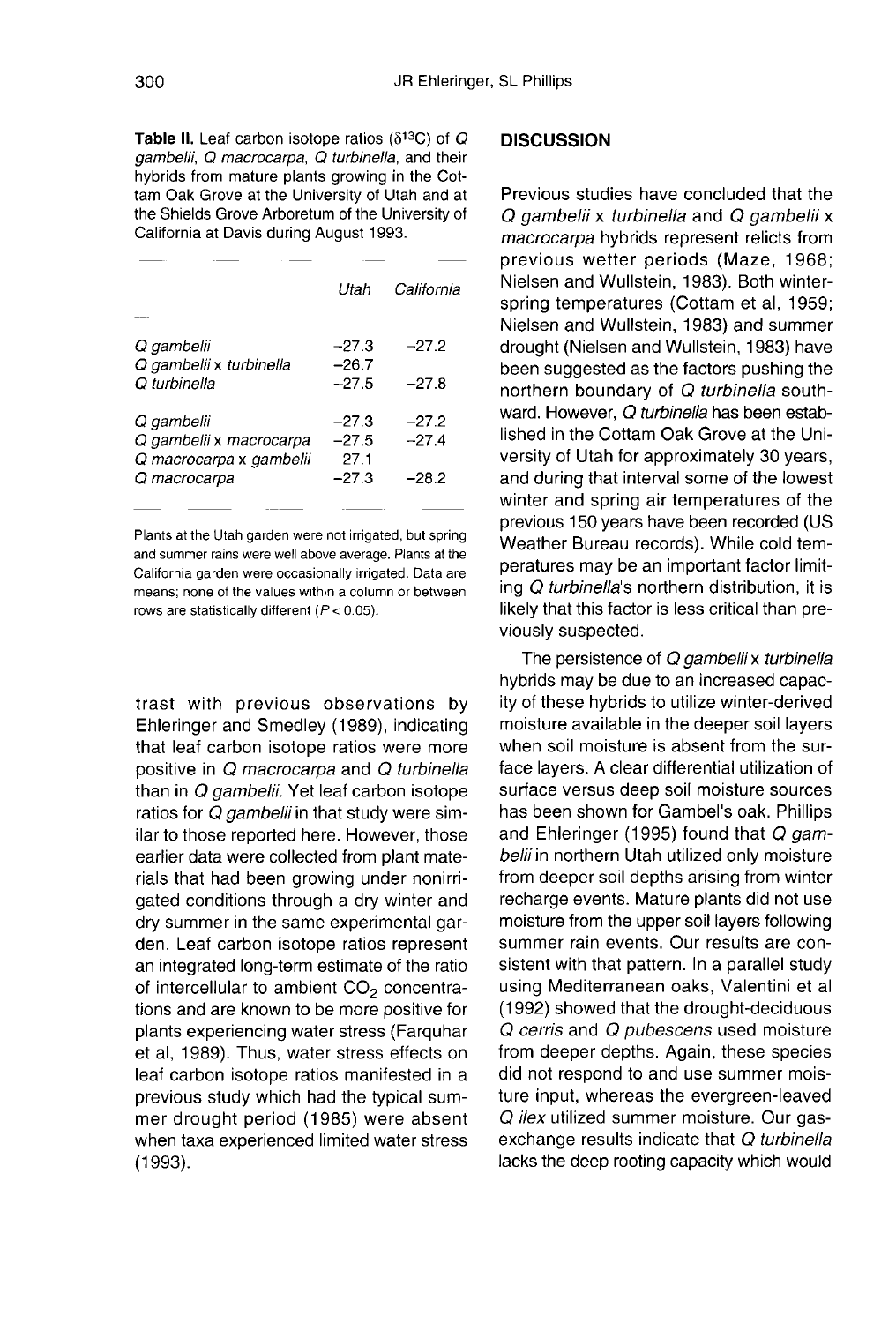permit this species to remain active through<br>a summer drought. The Q gambelii x turbinella hybrids are either intermediate in this rooting character or possess deeper root systems similar to Q gambelii. Since Q gambelii and Q turbinella exhibit nearly identical intrinsic water relations and drought-tol erance characteristics (Nielsen and Wullstein, 1985), the absence of summer rain on a predictable basis would then lead to the loss of Q turbinella from the northern habitats if they are not able to maintain summer gas-exchange activity on a regular basis.

When did adequate amounts of summer precipitation on a predictable basis disappear from the northern habitats now occupied only by Q gambelii and Q gambelii x turbinella? Pack rat midden data indicate that central and northern Utah had an extensive summer-precipitation climate following glacial retreat several thousand years ago, but the onset of regional summer drought is less clear from these records. There is evidence indicating pronounced shifts in climate over the past several hundred years  $$ shifts in both the amount and timing of precipitation events. Stine (1994) observed that several extended droughts of more than 100 years occurred in the western United States earlier in this millennia. Feng and Epstein (1994) reported a shift in the hydrogen isotope ratios of bristlecone pine tree rings several hundred years ago, which is consistent with a reduction in summer precipitation in the Sierra Nevada Range. Coltrain (1994) reported that corn, once common, disappeared from the diet of native Americans living along the Wasatch Mountains of northern Utah approximately 700 years ago. Since corn is thought to have been cultivated only in regions with summer rains, these data could indicate a loss of monsoonal precipitation along the northern Wasatch Mountains. Lastly, Lanner (1974) reported hybrids of Pinus monosperma x edulis in the northern portions of the Wasatch Range. Similar to Q turbinella, P edulis now only occurs in habitats with reliable summer precipitation. Since the nearest P edulis is approximately 200 km from the P monosperma x edulis hybrid populations and since trees in this hybrid population are less than 400 years old, these patterns suggest a relatively recent loss of reliable summer moisture in the northern habitats that now have only the relictual hybrid oak and piñon pine populations.

The hybrid persistance of  $Q$  gambelii x turbinella, Q gambelii x macrocarpa, and P monosperma x edulis may be the result of deeper rooting capacities that allow them to maintain gas-exchange activity through a prolonged summer drought. In a strict sense, the hybrids are likely all that remain from a recent historical period when the local region had a reliable monsoonal moisture input. While as a general pattern, most hybrid plants occur in an intermediate habitat or microclimate with both parents sympatric and persisting in the region, the oak and piñon pine hybrids describe relicts of a previous climate where now only one of the parents has persisted. The use of parental and hybrid oaks under common garden conditions allows us a means of teasing out the factors that have contributed to the loss of one parental species and therefore gain a stronger insight into historical climatic pat terns influencing plant distribution.

#### ACKNOWLEDGMENTS

We thank the National Science Foundation for support of this research.

# **REFERENCES**

- Betancourt JL, van Devander TR, Martin PS (1990) Packrat Mideens: The Last 40 000 Years of Biotic Change. University of Arizona Press, Tucson, AZ, USA
- Coke K (1990) Late Quaternary zonation of vegetation in the eastern Grand Canyon. Science 217, 1142-1145